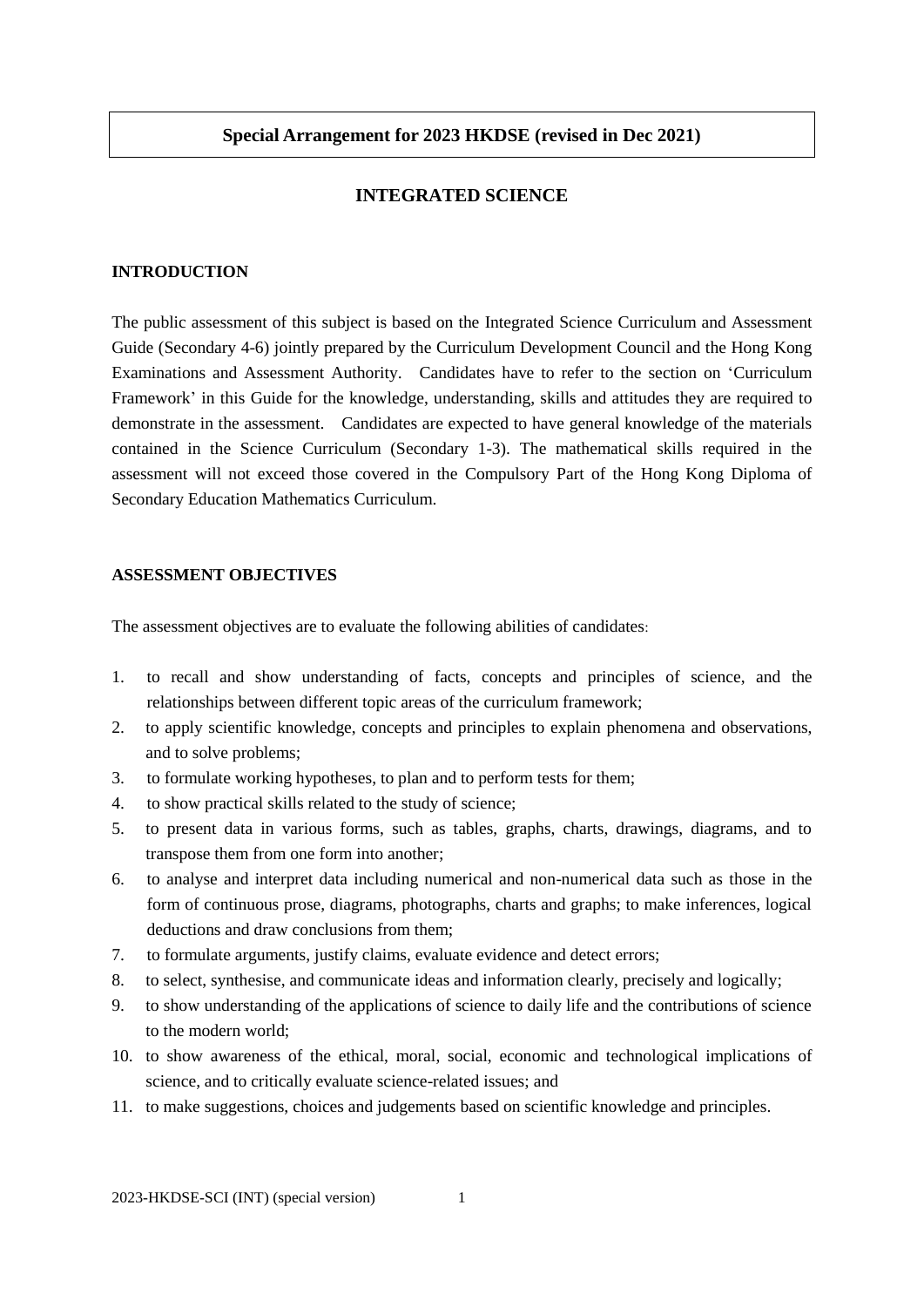### **MODE OF ASSESSMENT**

The public assessment of Integrated Science consists of a public examination component and a school-based assessment component as outlined in the following table:

| Component             |                                           |                                  | Weighting               | Duration  |
|-----------------------|-------------------------------------------|----------------------------------|-------------------------|-----------|
| Public<br>examination | Paper 1                                   | Questions set on Compulsory part | $45\% \rightarrow 56\%$ | 2 hours   |
|                       | Paper 2                                   |                                  |                         |           |
|                       | Section A                                 | Multiple-choice questions set on | $\frac{15\%}{19\%}$     | 1 hour 30 |
|                       |                                           | Compulsory part                  |                         | minutes   |
|                       | <b>Section B</b>                          | Questions set on Elective part   | $20\% \rightarrow 25\%$ |           |
|                       | <b>based Assessment (SBA) (CANCELLED)</b> | 20%                              |                         |           |

# **PUBLIC EXAMINATION**

In Paper 1 and in Paper 2 Section A, all questions are compulsory. In Paper 2 Section B, a choice of two out of the three electives is allowed.

In Paper 1 and in Paper 2 Section B, the types of items include short questions, structured data-response questions and short essays. Some of the questions may be set on unfamiliar situations. In such cases, candidates will be required to study a given piece of information which may be presented in the form of text, diagrams or graphs, and to apply their skills and knowledge to answer questions set on the information given.

## **SCHOOL-BASED ASSESSMENT (SBA) (CANCELLED)**

School-based assessment (SBA) is compulsory to **all** school candidates. Candidates are required to perform a stipulated amount of practical work, which refer to activities that require the use of science apparatus and/or fieldwork. They will be assessed by their teachers in two ability areas: A and B. Each of the ability areas carries 10% of the subject mark. Details of the two ability areas are as follows:

### Ability area A:

(a) to organise and perform practical work, including the use of suitable apparatus and equipment, and the appropriate manipulative skills in carrying out experiments; (b) to make accurate observations and measurements.